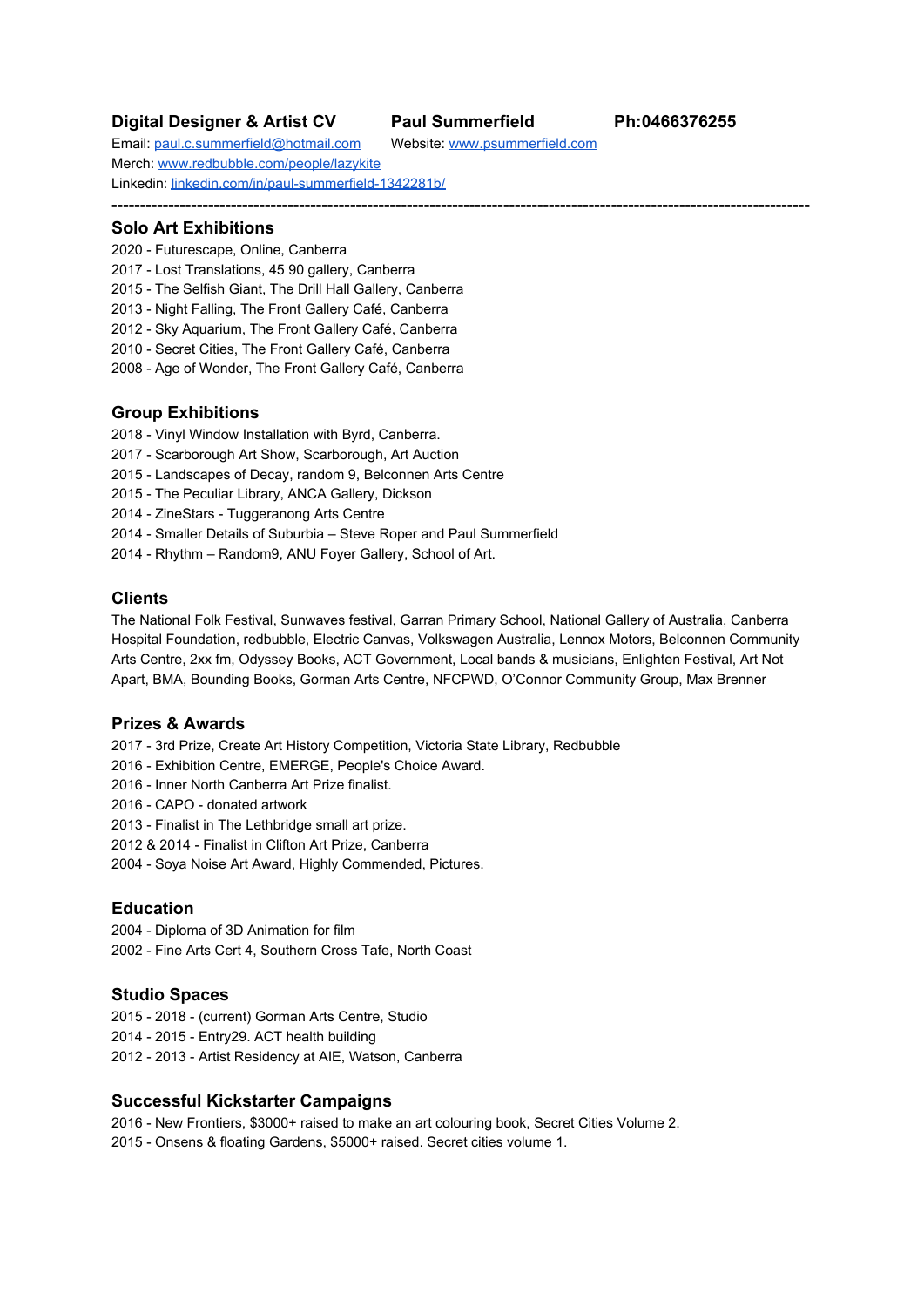### **Commissions**

- 2019 The Haig Park Project, illustrations and branding design. Used across whole project.
- 2019 Cre8tive design studio, Major project branding illustrations for ACT GOV
- 2017 2020 National Folk Festival branding, Annual Poster artwork, T-Shirts designs
- 2017 2018 Garran Primary School, 2 x installed wallpaper murals, reception.
- 2017 Sunwaves music festival, branding and logo concepts, Baha Agency
- 2017 Floriade Festival, 4 x Bus wrap artwork designs. Buses for floriade promotion.
- 2017 Urban renewal department, map of Haig park and city. ACT GOV
- 2016 ACTION CANBERRA CBD map, Federal Government
- 2016 Illustration for The National Gallery of Australia, Children's Activity sheets.
- 2013 2018 Private commissions (life portraits, house portraits.
- 2016 Commissioned artwork for car stickers and prints.
- 2015 Commissioned artwork for car stickers and prints.
- 2015 Canberra Hospital 8 m x 3 m mural, Vinyl wallpaper, Adolescents ward.
- 2015 Canberra Hospital outdoor mural using a UV resistant wallpaper.
- 2015 Volkswagen Community Drive. Car artwork wrap and raffled off for the charity.
- 2013 Lonsdale Street Roasters 3 panel mural Cafe, designed takeaway cups.
- 2013 2015 Interpreting an Oscar Wild kids story.
- 2014 Temporary Paste-up mural for Max Brenner, Nishi Building. 8 m x 3 m approx.

#### **Album Covers & Posters**

- 2018 Benji & The Saltwater Sound System, EP album cover artwork and design.
- 2017 Elrais, EP cover, design and layout, electronica
- 2016 Callum Henshaw, Echo & Return, design and illustration
- 2016 Happy Axe, EP cover and promotional artwork, animation

Benji & the Saltwater Sound System, Southerly Change, Andie & George Band, Mr. Fibby, Jane Harding, Ben Whitaker, Bad Slam No Biscuit, Tom Woodward

### **Publications & Book Covers**

In Response to Bridges, Suddenly Curving Space Time, Cardboard: A woman left for dead, many others, Limited edition artist books, The Selfish Giant, An interpretation by Paul Summerfield, Written by Oscar Wilde, illustrations for 2017 Sustainability conference in UK, Book & artworks exhibited at The Drill Hall Gallery in 2015.

#### **Video Games**

2014 - 2016 - WARDEN: Melody of the undergrowth. Early Conceptual artworks and character concepts

#### **Workshops**

2017 - 2018 - ACT Libraries, Bookplate workshops

#### **video productions & design projects**

The Selfish Giant Animated story - <https://www.youtube.com/watch?v=b0jW-b-b-IM> House Portrait Animation -<https://www.youtube.com/watch?v=IJYiNf-18Nw> Throsby & Suburban Land Agency - <https://suburbanland.act.gov.au/throsby> Folk Festival ad- <https://www.facebook.com/folkfestival/videos/325414261660950/>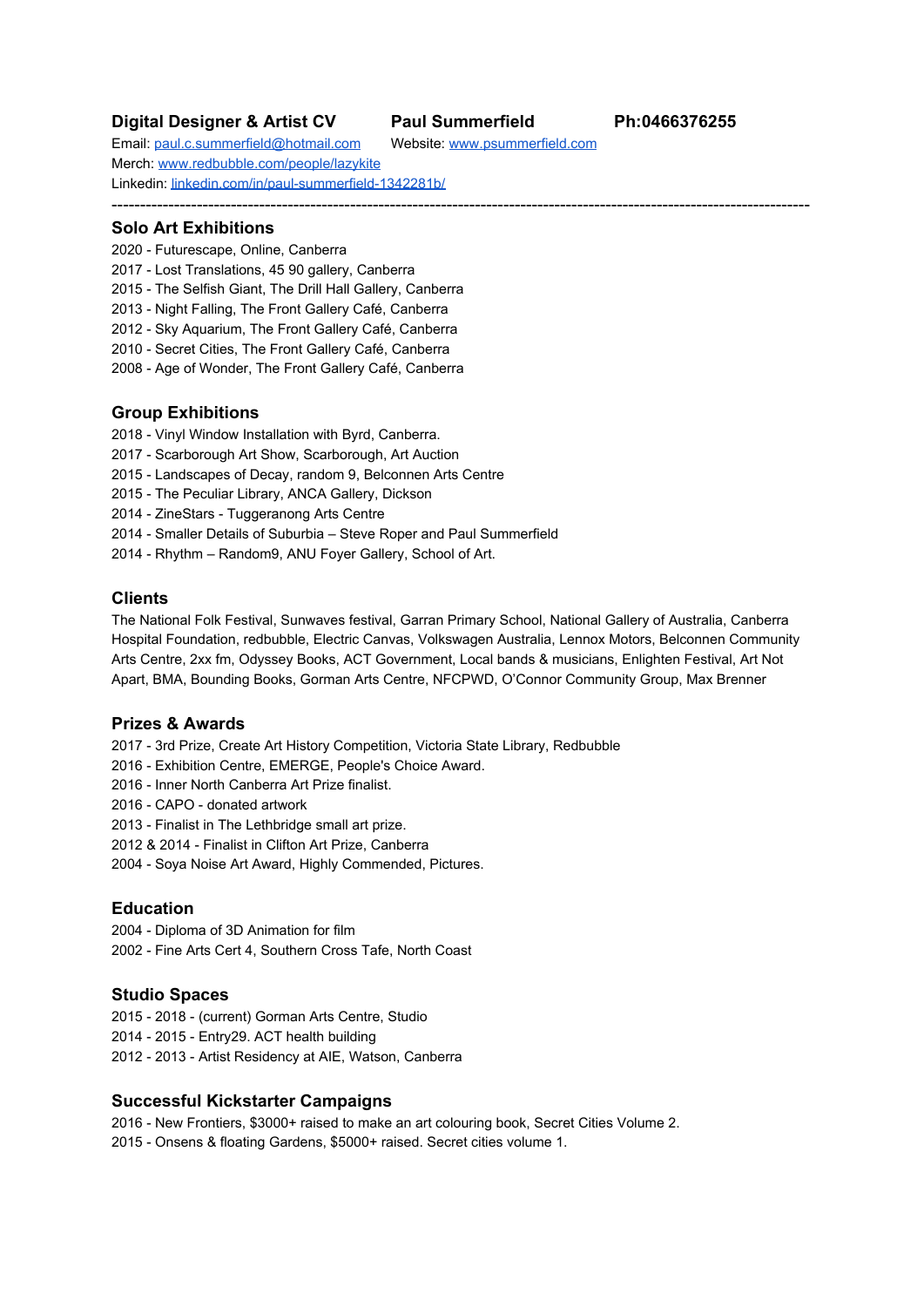

Paul Summerfield - Digital Designer - Illustrator - Visual Communicator - Artist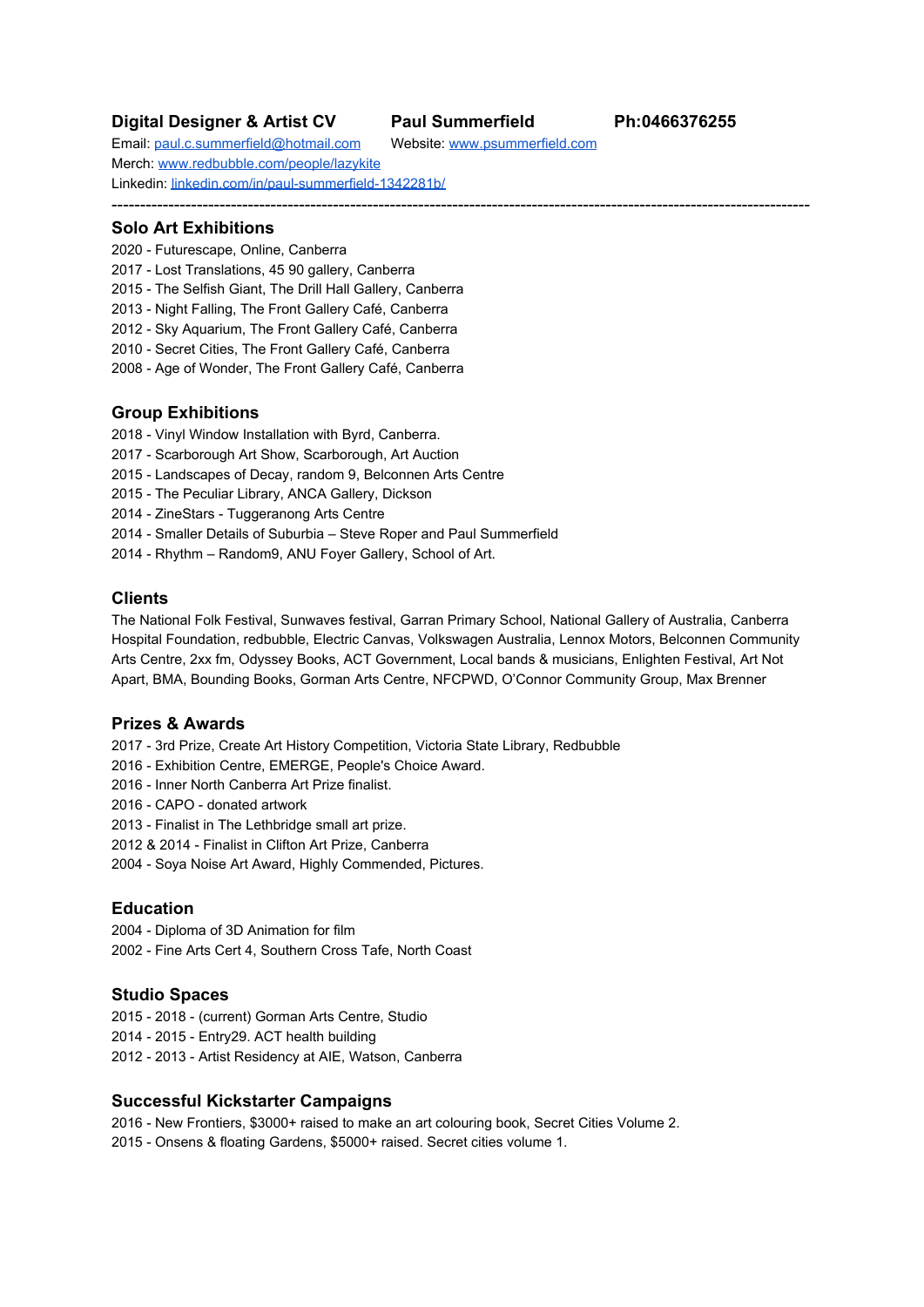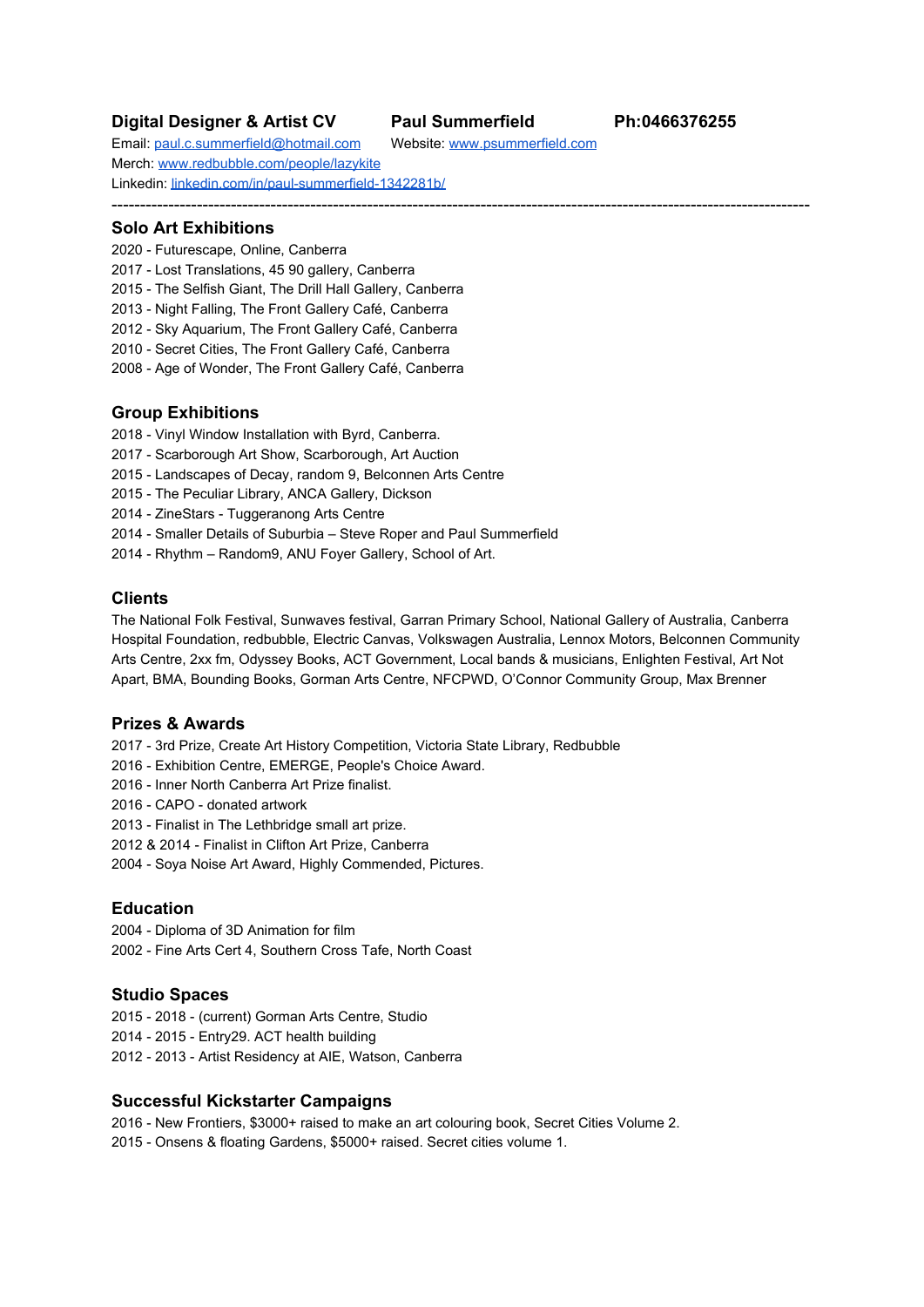



# **Stepping into a world of fantasy**

#### By Mary Lynn Mather

Stepping onto the veranda of the Canberra<br>Hospital's adolescent ward is like entering a<br>magical world. . . . . . . . . . . . . . .

The extended balcony boasts a colourful<br>mural, the work of local digital artist Paul<br>Summerfield and sponsored by Peter Munday, of Lennock Volkswagen.

Called River of Dreams, it is an imaginative portrait of the medical environment, filled with<br>recognisable objects yet evoking wonder and a<br>sense of discovery.

The large picture was designed for the